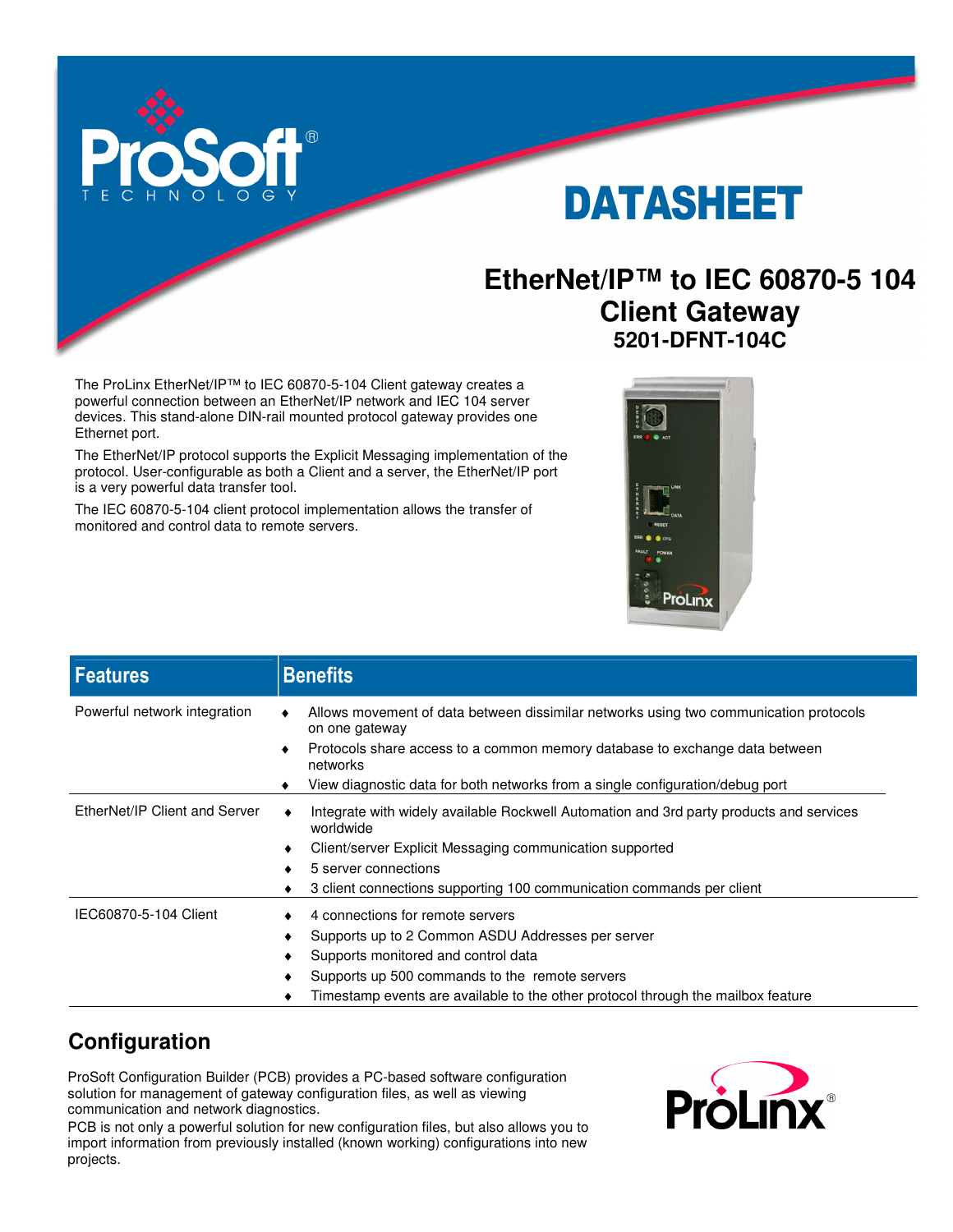# **General Specifications - ProLinx**

ProLinx Communication gateways provide connectivity for two or more dissimilar network types. The gateways, encased in sturdy extruded aluminum, are stand-alone DIN-rail mounted protocol gateways, providing communication between many of the most widely used protocols in industrial automation today.

# **General Specifications – IEC 60870-5-104C**

The ProLinx family EtherNet/IP to IEC 60870-5-104 Client communications module creates a powerful connection between an EtherNet/IP network and IEC 104 server devices. The module is a stand-alone DIN-rail mounted protocol gateway that provides one Ethernet port.

### **General Specifications - EtherNet/IP™**

The EtherNet/IP™ protocol is one of the primary connectivity tools used by different Rockwell Automation<sup>®</sup> platforms.

- ♦ The Explicit Messaging aspect of the protocol has been implemented to provide asynchronous data transfer between the ProLinx gateway and Rockwell Automation hardware.
- $\bullet$  Supported PLC Types , PLC-3 $^{\circledR}$ , PLC-5 $^{\circledR}$ , SLC™500, ControlLogix $^{\circledR}$ , CompactLogix™, and MicroLogix™ Messaging Types As a Client, PCCC Explicit Messaging As a Server, PCCC or CIP Explicit Messaging Command Sets PLC-2/PLC-3/PLC5 Basic Command Set PLC5 Binary Command Set PLC5 ASCII Command Set SLC500 Command Set

#### **EtherNet/IP™ Server**

In server mode, the gateway accepts commands from one or more Clients to read/write data stored in the gateway's internal registers.

| Number of Connections | 5                                                                                                                                                             |
|-----------------------|---------------------------------------------------------------------------------------------------------------------------------------------------------------|
| Supported PLC Types   | PLC2, PLC5, SLC and ControlLogix file types<br>supported                                                                                                      |
| Internal Database     | Data Table File Size: 100 or 1000 words<br>Data Table File Start: N10 to N109 (based on file<br>size set to 100) or<br>N10 to N19 (based on file set to 1000) |
|                       |                                                                                                                                                               |

| <b>CIP Services Supported</b> | 0x4C - CIP Data Table Read  |
|-------------------------------|-----------------------------|
|                               | 0x4D - CIP Data Table Write |
|                               |                             |

### **EtherNet/IP™ Client**

In Client mode, the gateway controls the read/write data transfer between the gateway and other EtherNet/IP devices.

| Number of Clients Supported   |                                                                                                                                            |
|-------------------------------|--------------------------------------------------------------------------------------------------------------------------------------------|
| <b>Command List</b>           | Support for 100 commands per Client, each<br>configurable for command type, IP address,<br>register to/from addressing and word/bit count. |
| Polling of Command List       | User-configurable polling of commands, including<br>disabled, continuous and on change of data (write<br>only).                            |
| Other Configurable Parameters | Number of Commands (up to 100 per Client)<br>Min Command Delay<br>Response Timeout                                                         |
|                               | <b>Retry Count</b><br><b>Command Error Pointer</b>                                                                                         |



### **Schematic**

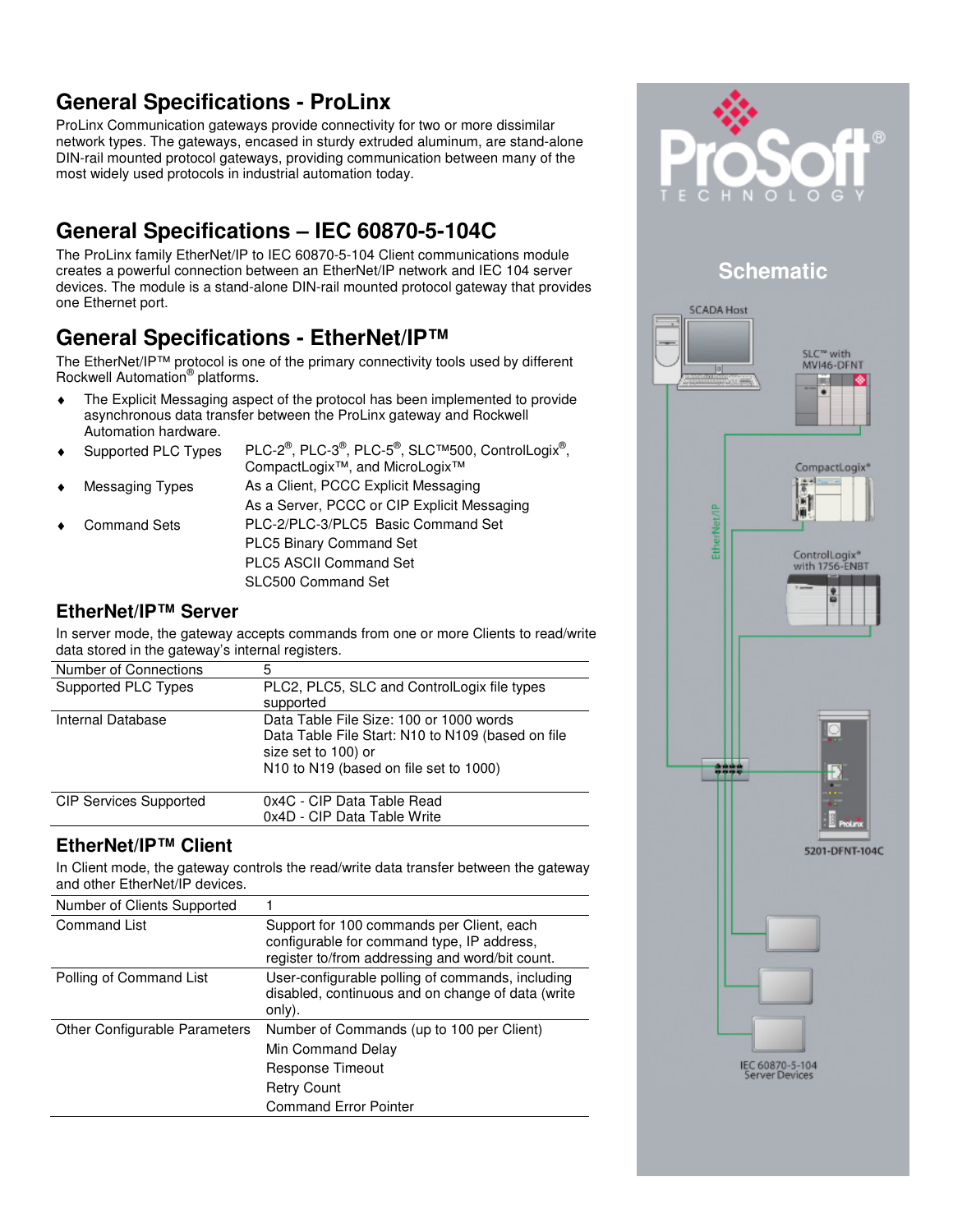## **Functional Specifications - IEC 60870-5-104 Client**

- ♦ Operating in the Client mode, the gateway generates commands to a server device to read/write data stored in the gateway's internal registers.
- The IEC 60870-5-104 Client communication protocol is built in accordance to the approved IEC specification.
- The gateway functions as a Client on the network supporting monitored and control data from IEC 60870-5-104 servers on the network.
- The gateway supports unsolicited messages, either cyclic or spontaneous.
- The gateway supports clock synchronization commands.
- The gateway supports Group interrogation (Global, General 1 to 16, Global Counters, Counters 1-4).
- The gateway supports up to 4 Client connections.

| Supported Message Types    | Accepts Client Monitor and Control Messages      |                        |  |
|----------------------------|--------------------------------------------------|------------------------|--|
|                            | Supports all Edition 2 Causes of Transmission    |                        |  |
| Supported Data Types       | <b>Monitor Points:</b>                           | <b>Control Points:</b> |  |
|                            | M SP NA                                          | C SC NA                |  |
|                            | M DP NA                                          | C DC NA                |  |
|                            | M ST NA                                          | C BO NA                |  |
|                            | M BO NA                                          | C RC NA                |  |
|                            | M ME NA, NB, NC                                  | C SE NA, NB, NC        |  |
|                            | M IT NA                                          |                        |  |
| Maximum number of points   | 1000 Points for all Supported Data Types, except |                        |  |
| (per Data Type)            | 4000 total data words, maximum                   |                        |  |
| Maximum number of commands | 500 commands maximum for all four clients        |                        |  |
| Event Message Support      | Timestamp events are transferred to the other    |                        |  |
|                            | protocol through the mailbox feature.            |                        |  |
|                            |                                                  |                        |  |
| Configurable Parameters    | t1 timeout set value                             |                        |  |
|                            | t2 timeout set value                             |                        |  |
|                            | t3 timeout set value                             |                        |  |
|                            | k (maximum queue)                                |                        |  |
|                            | w (latest ack threshold)                         |                        |  |



### **Where Automation Connects™**

## **Global Distribution**

#### **We think like you do**

**ProSoft Technology® products are distributed and supported worldwide through a network of over 500 distributors in over 50 countries. Our knowledgeable distributors are familiar with your application needs. For a complete list of distributors, go to our web site at:** 

**www.prosoft-technology.com** 

# **Global Support**

#### **We are there for you**

**All ProSoft Technology products are backed with free, unlimited technical support. Contact our worldwide Technical Support team directly by phone or email.** 

# **Global Offices**

#### **We are where you are**

**ProSoft Technology has regional offices worldwide available to help you with all your industrial application needs. If you need help choosing a ProSoft Technology solution for your particular application check out our contact information under distributor sales on the web site at:** 

**www.prosoft-technology. com.** 

**Whether your application is large or small, our technical professionals are there to help you choose the right communication solution.**